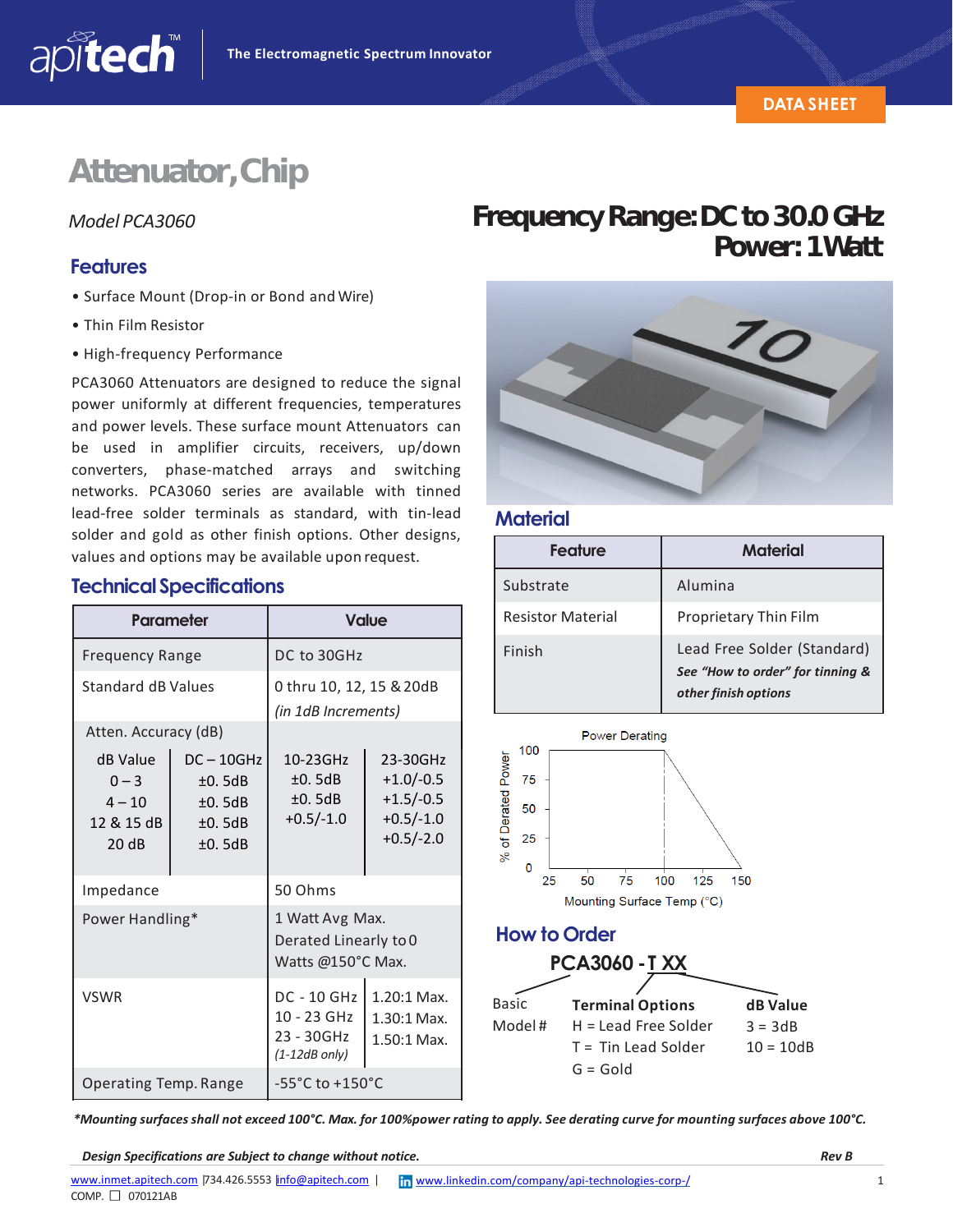

### **Attenuator,Chip**

apitech

### **Order Examples**

Model Number: PCA3060‐H6 Lead Free Solder, 6dB

Model Number: PCA3060‐T3 Tin Lead Solder, 3dB

#### **Performance Characteristics**



*Model PCA3060* **FrequencyRange:DCto30.0GHz**

**Power: 1Watt**

*Design Specifications are Subject to change without notice.*